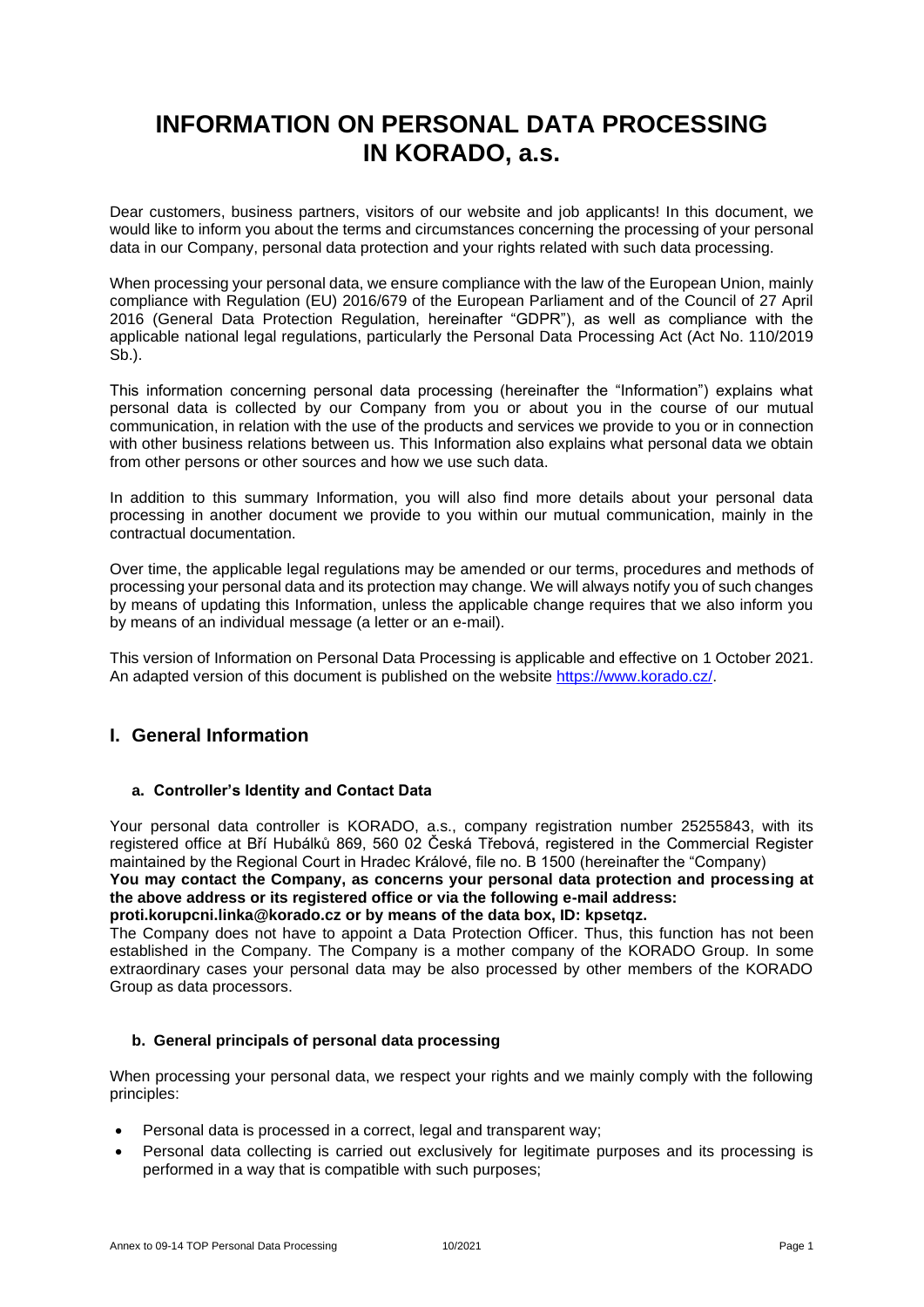- When processing personal data, we only use the necessary minimum allowing us to fulfil the defined purposes;
- We take all reasonable and feasible measures to protect personal data upon processing;
- We only process correct and updated personal data; we correct or delete any incorrect or redundant data;
- Personal data is stored for the period needed for the purposes for which such data is processed;
- Personal data processing is carried out exclusively in a way ensuring due personal data protection, including its protection by means of suitable technical and organizational measures preventing its unauthorized or illegal processing and accidental loss, destruction or damage.

#### **c. Categories of the processed personal data (What personal data do we process?)**

For the purposes we defined, we mainly process the following personal data categories:

- Identification and address data: name, surname, title, date of birth, address (domicile, mailing or another contact address), as concerns individual entrepreneurs, we also process the trade name or the affix attached to the name, the seat and ID;
- Electronic contact data: phone, mobile phone, fax, e-mail address, data box ID;
- Other electronic data: IP address, location data, data transferred by the customer's internet browser, etc.;
- Other personal data needed to perform the Agreement: bank account number, invoiced amount, etc.;
- Information concerning the credit standing and reliability: records on the fulfilment of the payment obligations, including information from public registers.

#### Birth number

We will only process your birth number if you provide it voluntarily in a contract or in another place or if required by a legal regulation. In the case that based on a concluded contract or in relation thereto you provide your birth number, you agree as the birth number holder within the meaning of Section 13c (1) of Act No. 133/2000 Sb. that we use your birth number for the purpose of the registration of contracts, contract performance and protection of your rights, as well as to archive, process and use your birth number for the above purposes.

#### **d. Sources of personal data collection (From where and how do we obtain personal data?)**

We obtain your personal data mainly from you, third parties, generally available sources or from our own activities. We obtain data directly from you mainly within contract negotiations and also during its performance or in any other manner of mutual communication (personally, in writing, over the phone, electronically – mainly via e-mail, web registration, etc.). We obtain personal data from third parties mainly in cases when such third parties enter a contractual relationship between our Company and you (various types of brokers). We may also obtain personal data from public administration authorities or other third parties when complying with the statutory obligations or based on special legal regulations. In the cases when we exercise our justified interests, particularly our interest to act prudently, we may also obtain your personal data and some other data from public sources - public registers, for example from the trade register, land register, insolvency register or central register of executions and in similar cases also from social networks (if you publish your data there yourself). We obtain your personal data from our activity when assessing the data you provide us in relation with using our products and services.

#### **e. Purpose of personal data processing**

We always use and process the obtained personal data only for a certain purpose and in the extent needed for such a purpose. In relation to the character of our relationship with you we process personal data mainly for the following purposes:

- Contract conclusion, contractual performance, dealing with your matters;
- Compliance with our statutory obligations;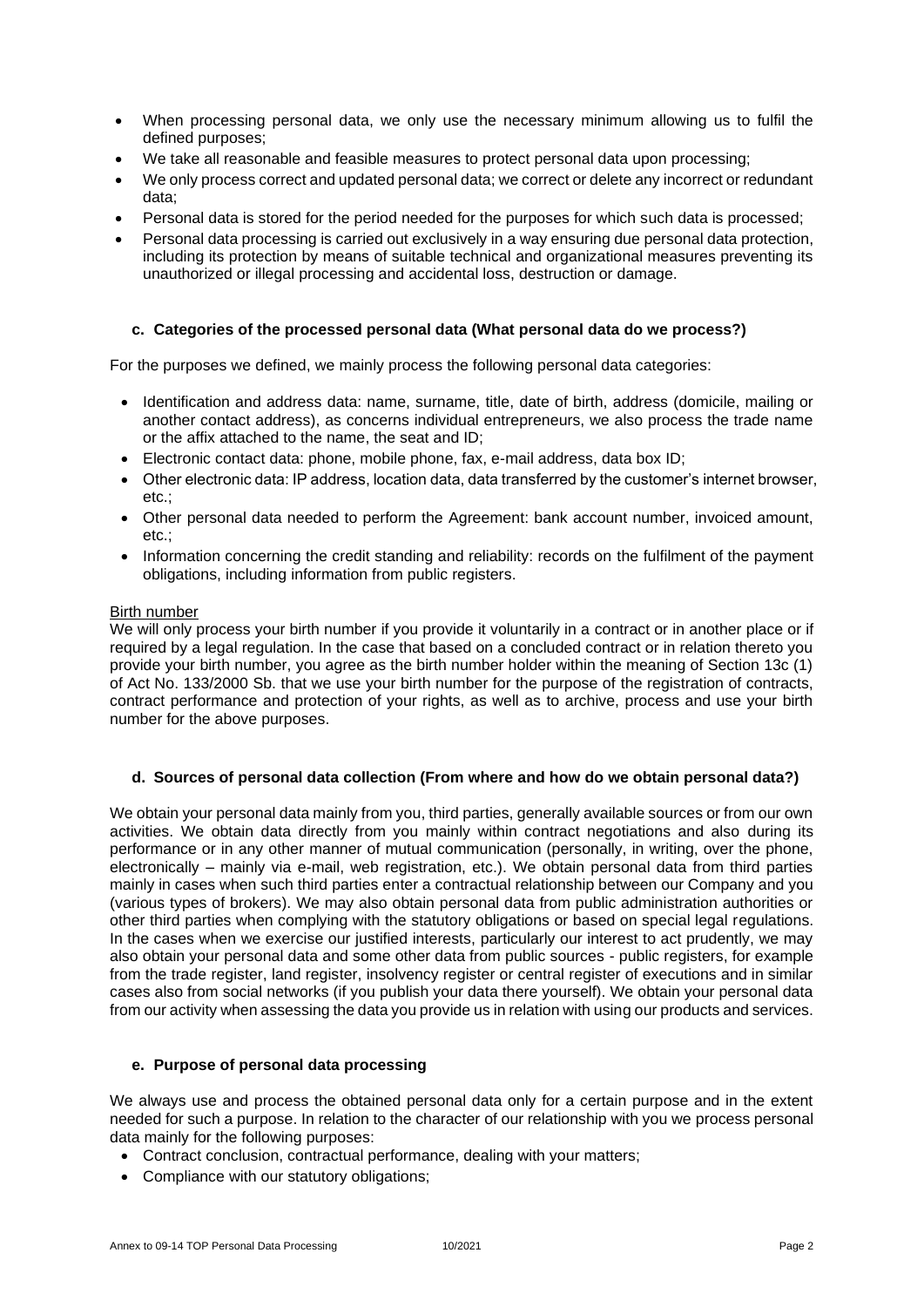- Fulfilment and protection of our justified interests;
- Marketing purposes.

# **f. Legal title for personal data processing**

We must have at least one of the following legal titles (a legitimate reason for processing) to process your personal data:

- Your consent with personal data processing;
- Necessity of personal data processing for our contractual performance;
- Compliance with our statutory obligations;
- A justified interest of our Company, with the exception of cases when your interests or your fundamental rights and freedoms take precedence over our interests.

The most frequent legal title for processing is the necessity of personal data processing for performance of the contract we have concluded with you and compliance with our statutory obligations.

In the course of our contractual or other relationship there may be situations related with your personal data processing that we will not be able to use for a particular purpose without your consent. We will notify you of such situations independently and offer you an opportunity to grant your consent to our Company to use precisely defined personal data for a clearly defined purpose and a pre-set period. You may or may not grant the consent at your discretion. If we are unable to provide any services or products without your consent, you will be notified in advance. You may change your decision at any time and recall any consent granted. By recalling the consent, the legality of data processing based on the consent granted before its recalling shall not be affected.

The particular justified interests of our Company that may also become a legal title for your personal data processing shall always be based on the type of our cooperation or nature of our relationship. It will usually concern a justified interest concerning the protection of our rights, data processing for statistical purposes, ensuring our IT or other security, etc.

# **g. Personal data transfer to third persons (recipients), personal data transfer abroad**

Processing of your personal data is carried out by our Company, as well as by means of third parties, so-called personal data processors. We always strive to select reliable persons and our processors. We always sign a written contract on personal data processing with our processors that includes safeguards for the security of your personal data.

We may only disclose your personal data to third parties as controllers in cases when imposed by a legal regulation or allowed based on your consent. We then hand personal data over in the usual extent to the processors or other recipients – suppliers of external services (usually programming or other supporting technical services, suppliers of computer systems, server services and e-mail distribution services and providers of archiving services), operators of (back-up) servers or operators of technologies that process such personal data for the purpose of ensuring the functionality of the provided services, or to other members of the KORADO Group. We may also disclose your personal data in the necessary extent to our legal, economic and tax advisers and auditors who process data for the purpose of providing consultancy services. Personal data concerning debtors may also be disclosed to the company providing debt insurance services or to other companies with the aim of debt collection. Upon request or in the case of any suspicion of illegal activity, personal data may also be handed over to public administration authorities.

The GDPR limits personal data transfers to foreign countries outside the EU. Our Company does not usually transfer personal data to foreign countries outside the EU. However, your personal data may be processed in a computer system whose servers are located outside the EU, even though we do our best to avoid such situations. In such a case, we would select a company that will fulfil all conditions concerning secure data transfers as approved by the European Commission as a contractual partner. In the event that we decide to transfer your personal data outside the EU, we will notify you in a suitable way, if needed.

# **h. Method of processing and securing personal data**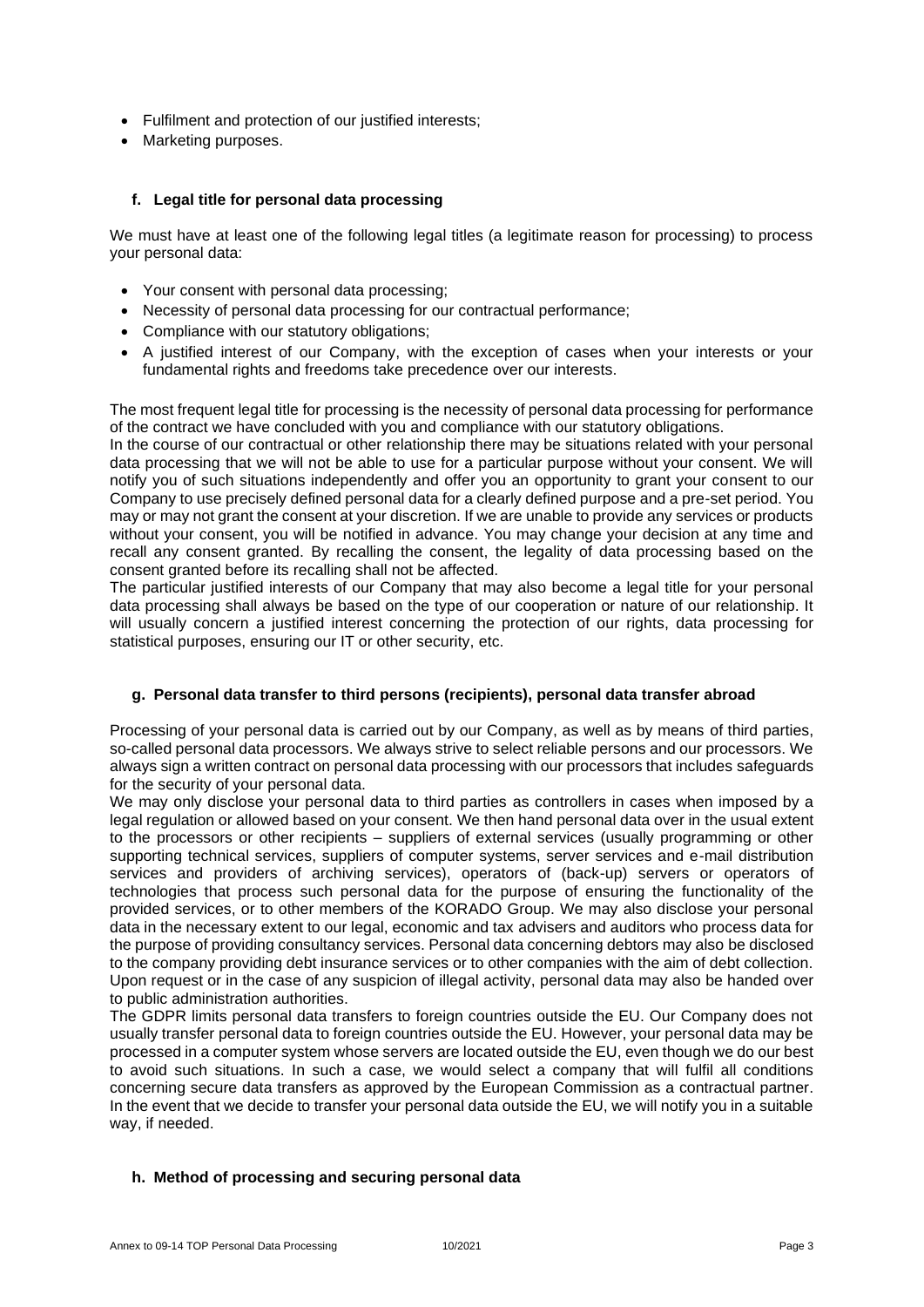When processing personal data, our Company always proceeds in a manner that secures your personal data properly and prevents any misuse thereof.

Processing of your personal data may be both manual and automated. Automated processing is carried out in the information systems of our Company or in the information systems of our processors. However, we do not perform any deciding based exclusively on automated processing, including profiling, that would have any legal effects on your person.

Your personal data is processed mainly by the competent employees of our Company who need to have access to personal data to perform their work tasks and who are bound to keep confidentiality concerning any and all facts and data they learned when carrying out their job duties. In addition, the employees of our processors also have access to your personal data; however, only in the extent needed to carry out their activities for our Company.

#### **i. Time for which we will process your personal data**

Our Company retains your personal data for the period needed to provide our products and services, to complete the required transactions or for other necessary purposes, such as complying with our statutory obligations, contractual liabilities, dispute resolution and legal enforcement of the concluded agreements. These needs differ in relation to the type of the provided product or service and the type of the contractual relationship and therefore the real time of personal data storage may differ significantly. However, we always collect only such personal data that is necessary for the particular purpose and we do not keep your personal data longer than as set forth in the legal regulations or than is reasonable with respect to the purpose of such processing. When determining the time of personal data processing, we mainly take into account the following facts: (i) the length of the limitation period; (ii) the probability of raising legal claims; (iii) the usual procedures in the given market; (iv) the probability and significance of the risks involved; and (v) any recommendations from the supervisory authorities.

We keep the data that we process based on your consent for the period of such consent validity. After the consent is recalled, we may maintain for a reasonable period (usually up to 4 years) information on how we obtained such consent and what it concerned or when and how it was recalled for the purpose of evidencing fulfilment of our obligations in compliance with the personal data protection regulations.

In extraordinary cases, for example when conducting a litigation, we may store documents containing your personal data even for a longer time to protect our justified interests. It mainly concerns cases when we would have to submit such documents as evidence within a litigation, administration proceedings or within an enforcement procedure (with regard to the statutory limitation period according to the applicable Civil Code, e.g. in relation to the provided warranties).

# **j. Your rights for personal data protection**

At any time in the course of your personal data processing you may exercise the following rights:

- The right to access your personal data and to require copies of your personal data that we process;
- The right for correction and supplementing your personal data in the case that you find out that we process incorrect or misleading data about you;
- The right for your personal data deletion in the case that the terms set forth in the legal regulations have been fulfilled;
- The right for limitation of your personal data processing; in this case, at your request we may limit handling your personal data under certain conditions set forth in the legal regulations;
- The right for your personal data transfer to another controller in the case that we process your personal data based on your consent or for the purpose of a contractual performance and such processing is automated;
- The right to raise objections against your personal data processing, provided that such personal data is processed for the purpose of justified interests of our Company. In the case that you raise an objection, we will not process your personal data until we provide evidence of significant reasons for such processing that will prevail over your interests or rights and freedoms or for the determination, exercising or defending any legal claims. If we process your personal data to offer our products and services and such, we will terminate your personal data processing immediately after your raise an objection.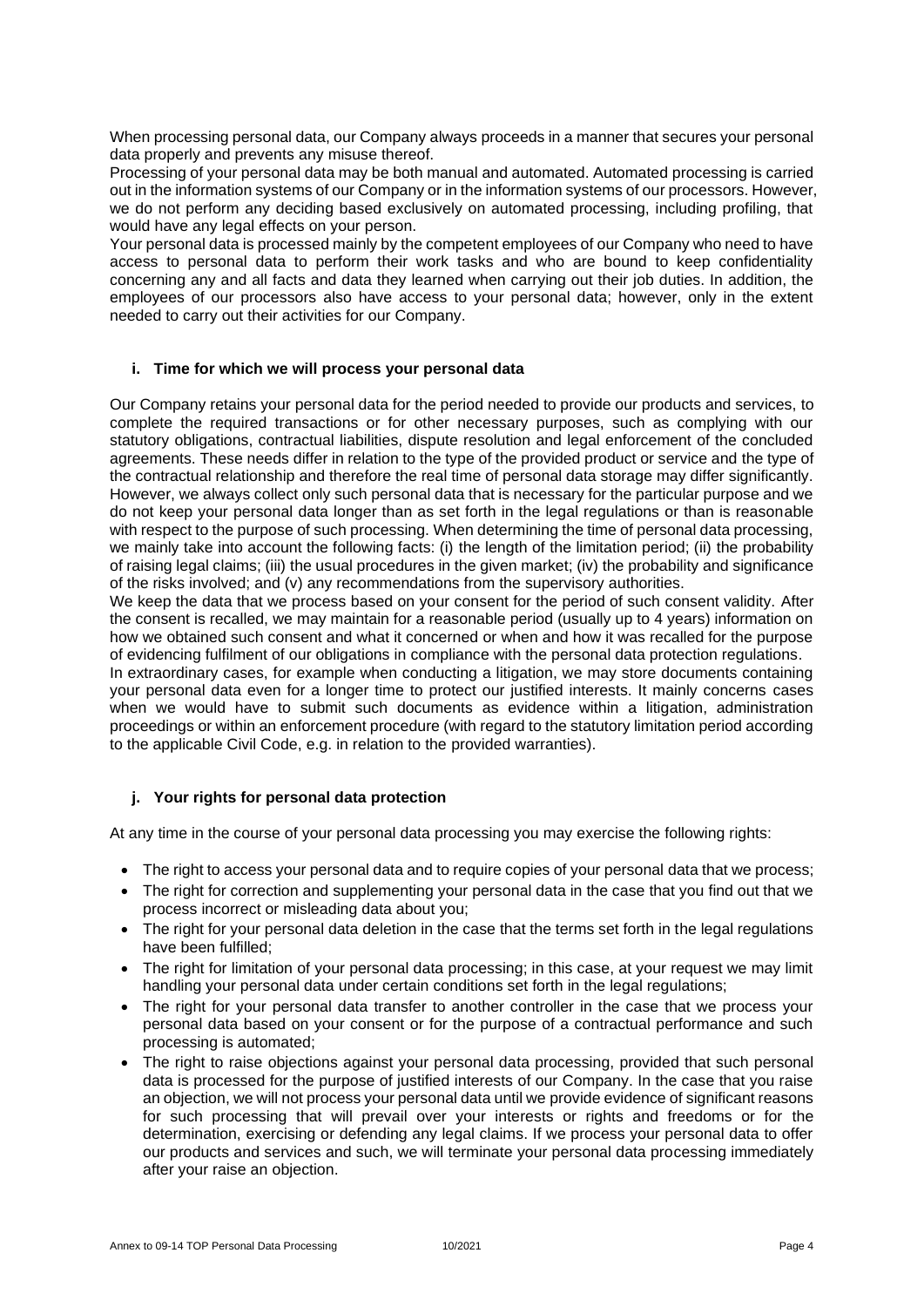When we receive a request to exercise any of the above rights, we will inform you about the adopted measures without undue delay, and in any case within one month from the date of the request delivery. If necessary, it is possible to extend the period for two months with regard to the complexity and number of such requests. In certain cases defined in the GDPR, our Company is not liable to satisfy the above request or a part thereof. It will mainly concern cases when such a request is clearly unjustified or unreasonable, mainly because it is repeated. In such cases we may (i) require a reasonable fee taking into account the administrative costs related with the provision of the required information or notifications or with the required acts or (ii) refuse the request. If we receive the above request, but we have reasonable doubts concerning the applicant's identity, we may ask for the provision of supplementary information to verify such identity. We will store the information of your rights exercised in relation to our Company and of the way we dealt with your request for a reasonable period (usually 3-4 years) for the purpose of evidencing such facts, for statistical purposes and to improve our services and protect our rights.

You do not have to provide your personal data to our Company. We will notify you in every particular situation whether the provision of your personal data is a statutory or contractual requirement and whether you are obliged to provide such personal data. We will also notify you what personal data is needed to conclude the particular agreement or provide the service or use the product, and if you refuse to provide such data, we will inform you that we are unable to provide you the offered product or service or conclude the particular agreement with you.

Your personal data may also be recorded incorrectly or it may become outdated. At your request, we will indeed correct or supplement such data. In the case of any changes in your data, please inform us of such changes so that we are able to update the personal data of yours that we process.

**If you believe that we are processing your personal data unlawfully or we are breaching your rights in any other way, you may file a complaint with the supervisory authority (Office for Personal Data Protection, Pplk. Sochora 27, 170 00 Prague 7) or ask for judicial protection.**

# **II. Additional Information on Personal Data Processing**

The following additional information summarizes other principles of personal data processing and protection relating to certain specific cases. Unless provided otherwise in this additional information, the general information set forth in Art. I will still apply in full.

# **a. Contractual partners (natural persons)**

#### Categories of the processed personal data

If you are our existing or potential contractual partner, our Company will also process other data in addition to the data defined above, for example data contained in the agreement, the invoiced and settled amounts (debts), data on any ongoing performance and communication with you or your employees. In relation to our mutual communication we may also store some technical data, i.e. the time of each communication and the IP address from which it was sent. If you are our potential contractual partner (entrepreneur) we may process the data obtained from open sources (e.g. from your web pages or your posted advertisements) to contact you via phone and offer you our services. We may store such basic data in our CRM system for possible future contact.

# Purpose of personal data processing

The primary purpose of personal data processing is the conclusion and performance of the concluded agreement. In this respect, personal data will be further used to record and duly develop our contractual relations, to check the activity of our employees, for statistical purposes, to further develop our services, i.e. those comprised in the concluded agreements, for our inner administrative procedures, debt collection and the protection of our rights and the rights of third parties (e.g. other contractual partners), mainly against any illegal activities. Data (mainly those obtained within communication with our partners, such as the IP address and time of communication) will also be used to ensure IT security. Personal data will also be used to comply with our statutory obligations, mainly the regulations governing book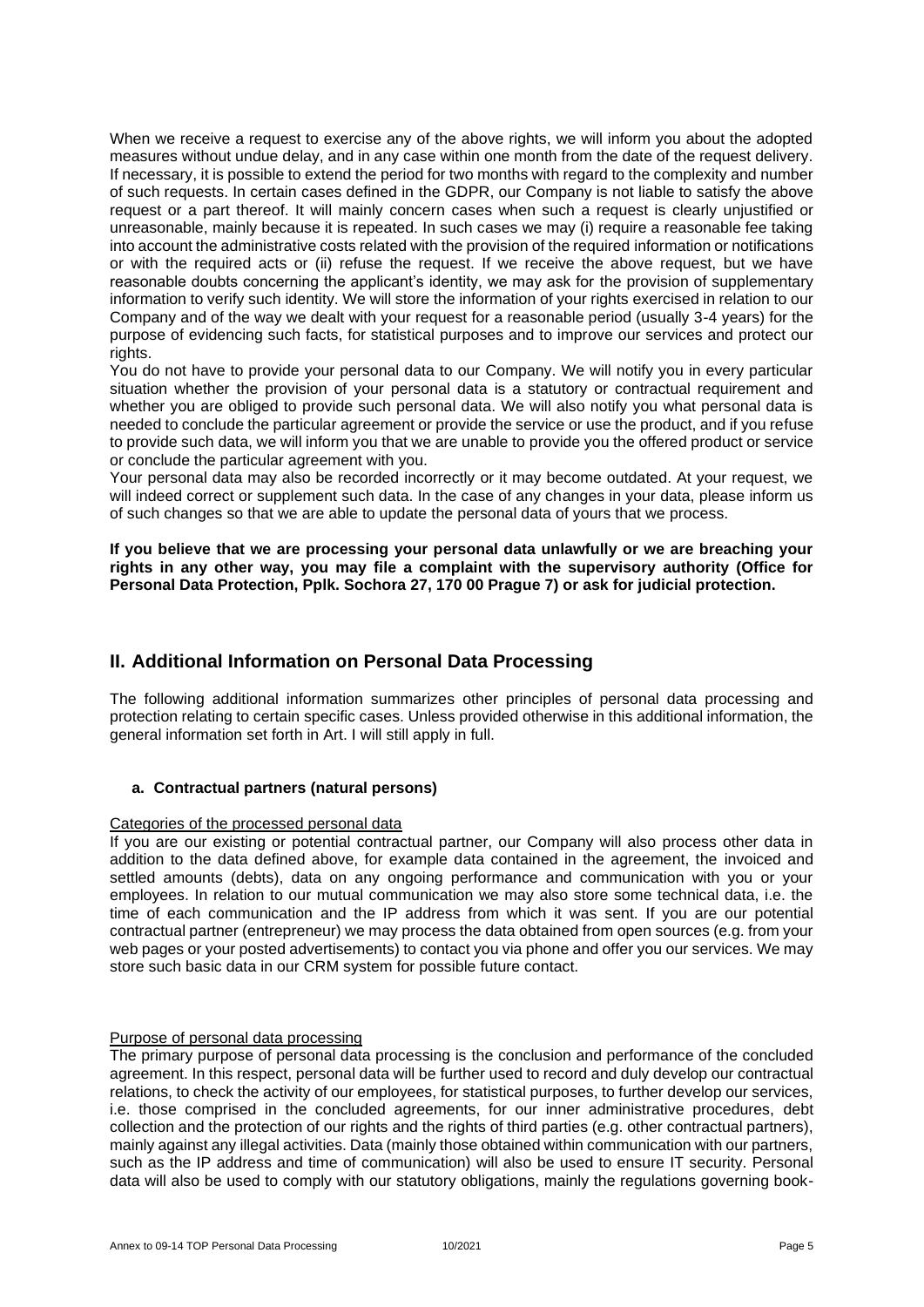keeping and taxes, regulations concerning personal data protection (i.e. your personal data and the personal data of the persons acting on your behalf), rules on advertisement regulation, etc., and for the purpose of direct marketing (sending of offers with our products and services).

#### Legal title for personal data processing

The legal title for your personal data processing includes the need to perform our agreement (including collection of the arising debts), protection of your justified interests (recording of contractual relationships, protection against illegal activities, including IT security, other development of our products and services, statistical purposes, processing for direct marketing) and the justified interests of third parties (mainly other contractual partners contributing to the agreement performance) and complying with the statutory obligations (mainly the prevention of illegal activities, fulfilment of the requirements set forth in the personal data protection regulations, book-keeping and complying with the obligations under the tax regulations).

#### Direct marketing

We may process data on our potential, current or past partners also for the purpose of so-called direct marketing, which typically includes the sending of e-mails or phone contacts to offer similar products or services, as you bought from us in the past. The sending of offers is not limited in time, unless you express your wish to stop having such offers sent to you - in such case we will comply with your request. However, we will still process the basic data on our communication for a reasonable period to be able to document why we used to send you such offers. We will not transfer data of yours used to send you our offers to any third parties (except for our subcontractors - the processors who will carry out processing for us).

Under Section 7 of Act No. 480/2004 Sb. we may send a commercial message to your address (including your e-mail address), you may be contacted by means of unsolicited direct mail comprised of a commercial message concerning our products, businesses and services. You may refuse such direct mailing at any time, preferably by unsubscribing from further communication through the link connected to it for such reason or at the address of our Company seat or via our e-mail address info@korado.cz. Unless you explicitly determine otherwise, such refusal will not affect the sending of other types of commercial communication.

#### **b. Contact persons of our contractual partners**

When processing the personal data of our current or potential contractual partners we also process data on their contact persons (e.g. statutory bodies or employees). In this way, we usually process data comprised of the names and surnames of such persons, their e-mail addresses, job titles, phone numbers and any records from our mutual meetings. Such data is processed for the same purpose and in a similar extent and for a similar period, as the data of our contractual partners. The individual employees of our Company may maintain their own lists of contact persons, e.g. in their phone directories or visit card catalogues. The phone numbers called or received through our company devices are also stored for a reasonable period for the purpose of the due clearing of telecommunication services, protection of our rights and differentiation between private and work phone calls. In addition to system administrators, only the employees on whose devices such communication proceeded may access such data.

#### **c. Applicants for job**

#### Categories of the processed personal data

In the case that you are an applicant for a job in our Company, in addition to the basic data concerning your person (identification and contact data) we will also process data from your CV, such data on your education, preceding work experiences, language skills, etc. We may also process data on your references from prior employment or the contact data of your former colleagues or employers that you will provide us together with your consent that we may contact them. In relation to our personal meeting or phone interview we may also write some notes about the impression you made or how your acting corresponds to the data provided in your CV.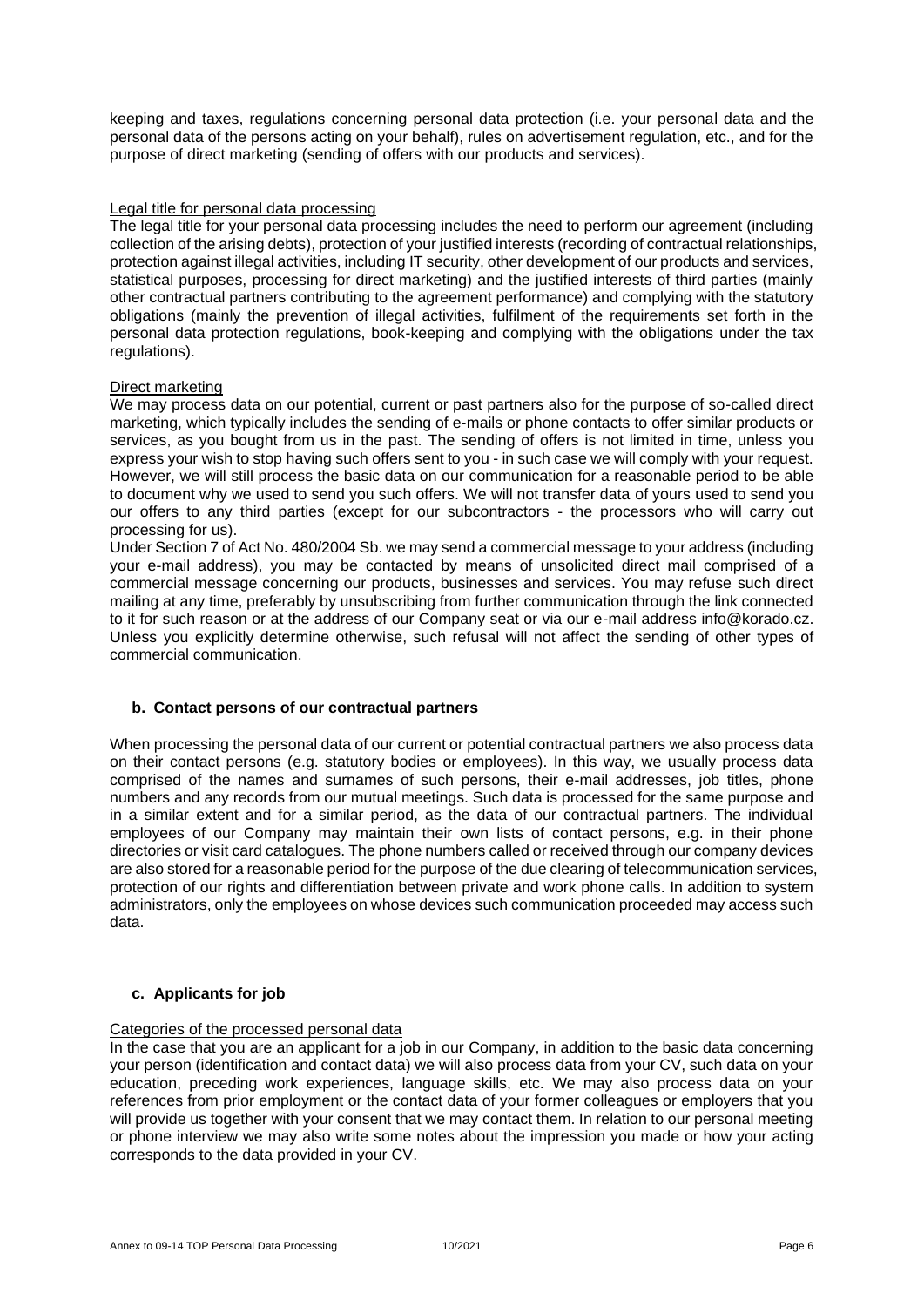In the case that we contact you without your prior consent, we will only do so on the basis of the data that you have published for this purpose (e.g. by means of your profile and in the LinkedIn network, in your advertisement, etc.).

In relation to your response to our job advertisement published on our website we may also store some technical data, i.e. the time of your response and the IP address from which it will be sent.

#### Sources of personal data collection and the method of its processing

Our primary way of collecting data is directly from you within our communication in any form (in such cases it may usually concern a response to an advertisement, completing a form on a web page, etc.). In some cases (filling of specialised positions) we may obtain your contact data and other information from public sources, such as the LinkedIn network, or from servers, such as jobdnes.cz or jobs.cz., by means of which CVs may be shared (CVs are shared with your consent by such services).

If you agree when contacting you, we will enlist you in the applicable selection procedure for the given position or in our database of applicants. If you refuse, we will not process your data in this way or for this purpose. However, for a reasonable period we may store the basic information that we have contacted and why. You may recall your consent with your participation in the selection procedure at any time (preferably by sending the applicable communication to the contact person from the human resource department of our Company).

For job applicants, we also use this website https://www.korado.cz/kariera.html.

If you are successful in our selection procedure and become an employee of our Company, the data submitted by you (mainly your CV) may become a part of your personal file.

#### Purpose of personal data processing

Your personal data will be used mainly to select the suitable candidate for the position filled within the ongoing selection procedure (including external cooperation). We will also use your basic identification data to protect the rights of our Company or of third parties against any illegal activity that could occur within such activities and to ensure the IT security of our web pages and network.

We will also use data on the way you provided your consent or the basic data on your person to us and how we obtained such data about you to comply with our statutory obligations, mainly the obligations under the personal data protection regulations (to evidence your consent with data processing, etc.) or for the purposes related with the verification of performance of the agreements concluded with operators of the above services and for CV sharing.

By providing your personal data (e.g. in the form of a response to our advertisement or completing our form on the website) or your consent to be enlisted in our selection procedure you are allowing our Company to use the data for the selection of the suitable candidate for the position filled within the ongoing selection procedure or within another concurrent selection procedure for a similar position. If we also wish to use your personal data to fill other positions or for any future selection procedures, we will ask you to grant your consent for such use.

#### Legal title for personal data processing

The legal base for the aforesaid processing is your consent (for the purpose of your enlisting in the selection procedure or in our database of CVs for the purpose of the job positions offered in the future) and the justified interests of our Company (mainly in the case of the first obtaining of your contact information otherwise than with your consent). We would like to notify you that the provision of your personal data for processing with your consent is voluntary; however, without your consent we will not be able to enlist you in the applicable selection procedures.

Another legal base of the aforesaid processing is complying with the statutory obligations of our Company, mainly as concerns personal data protection regulations (Regulation (EU) No. 2016/679).

#### Period during which we will process your personal data

Personal data processing for the basic purpose, i.e. for the selection of a suitable candidate to fill a position within an ongoing selection procedure will be carried out until the position is filled and furthermore for the period of 6 months after (to enable us to contact you and offer you the position in the case that the originally selected candidate did not prove worthy; after that our mutual communication may be archived for a reasonable period with the aim to protect our right or the rights of third parties). If we recruit you, the CV you sent and other similar data on your person will become a part of your personal file, which we will process for the period we keep such a file.

As concerns the other purposes defined above (protection of rights, IT security, complying with statutory obligations), we will process the necessary data on your person for a reasonable period.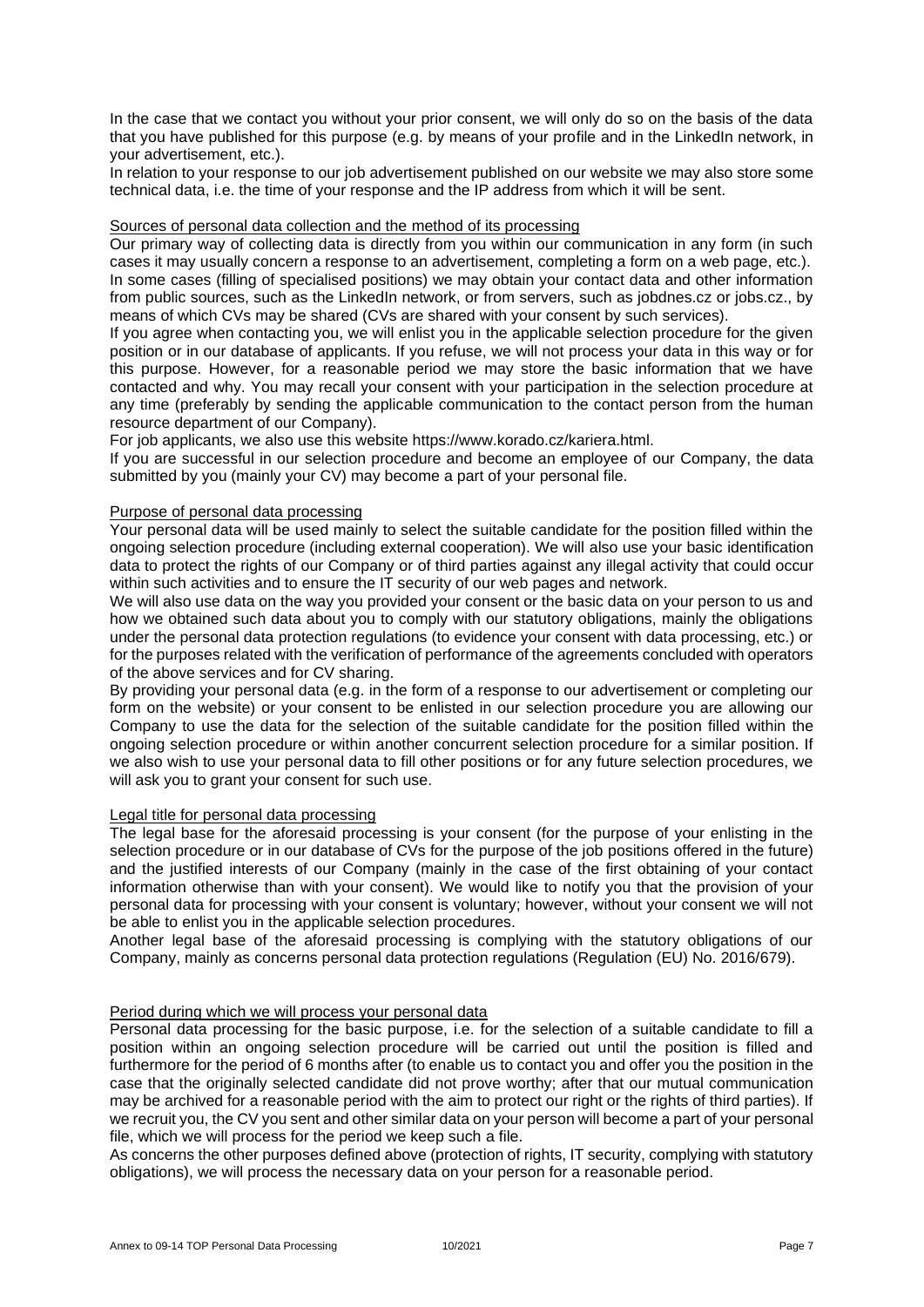# **d. Visitors to the website of the Company (https://www.korado.cz/)**

#### Categories of the processed personal data

We mainly process data on your activity on our website, the IP address, the date and time of your access, basic geographic location, etc.

Provided that your data is processed based on your consent, we also process data on the way and time of the consent granting or recalling, including your IP address from which you indicated the applicable consent box.

#### Sources of personal data collection and the way of its processing

The source of the personal data we process about you is mainly comprised of your activity on our website.

If we need any data that will directly identify your person or allow us to contact you, we will ask you expressly.

We usually process your data in our own computer system or we may use third-party systems (so-called processors).

#### Purpose of personal data processing

- Measuring the visit rate of our pages;
- Improving the content of our web pages and their development;
- Ensuring the security of our systems and network before external attacks or misuse by the users, according to the normally applicable standard at the given market;
- Contacting in the case of a larger order of our products;
- Organizing seminars and trainings;
- Applying for a free position;
- Organising consumer competitions;
- Book-keeping and complying with other statutory obligations (e.g. documenting consent with personal data processing, etc.).

#### Cookies

To differentiate the individual computers and individual settings of some services, we use cookie files or similar network indicators on our website. Cookies are small text files that our servers save in the individual computers with the use of the web browser. Cookies may be imagined as the web site memory that recognises the user of the same computer in the case of a repeated visit. Cookies do not serve to obtain any sensitive personal data. Standard web browsers support the administration of cookies. For detailed information, please use the help menu in your browser. If your browser is allowed to use cookies, we will consider it as your consent with the use of standard cookies by our servers.

#### **e. Camera system**

A camera system with recording for the purpose of protecting our property is operated in our Company premises. The records are not processed or personified in any way, as concerns personal data. We do not specifically process data from the camera systems and only use it in justified extraordinary cases as evidence to protect our Company.

# **III. Risks and recommended procedures**

All personal data processing carries certain risks with it. They may differ with regard to the extent of the processed data and the method of its processing. We have provided some recommended procedures below that can help you better protect your data:

• When providing your personal data, always consider whether it is really necessary to provide it to a third person. You should mainly consider the provision of any data concerning your personal life and its aspects not related with the purposes for which you provide such data or data determined for publishing (e.g. your comments under articles, etc.). If you believe that we require an excessive amount of data from you, contact us and we will review the appropriateness of our request.